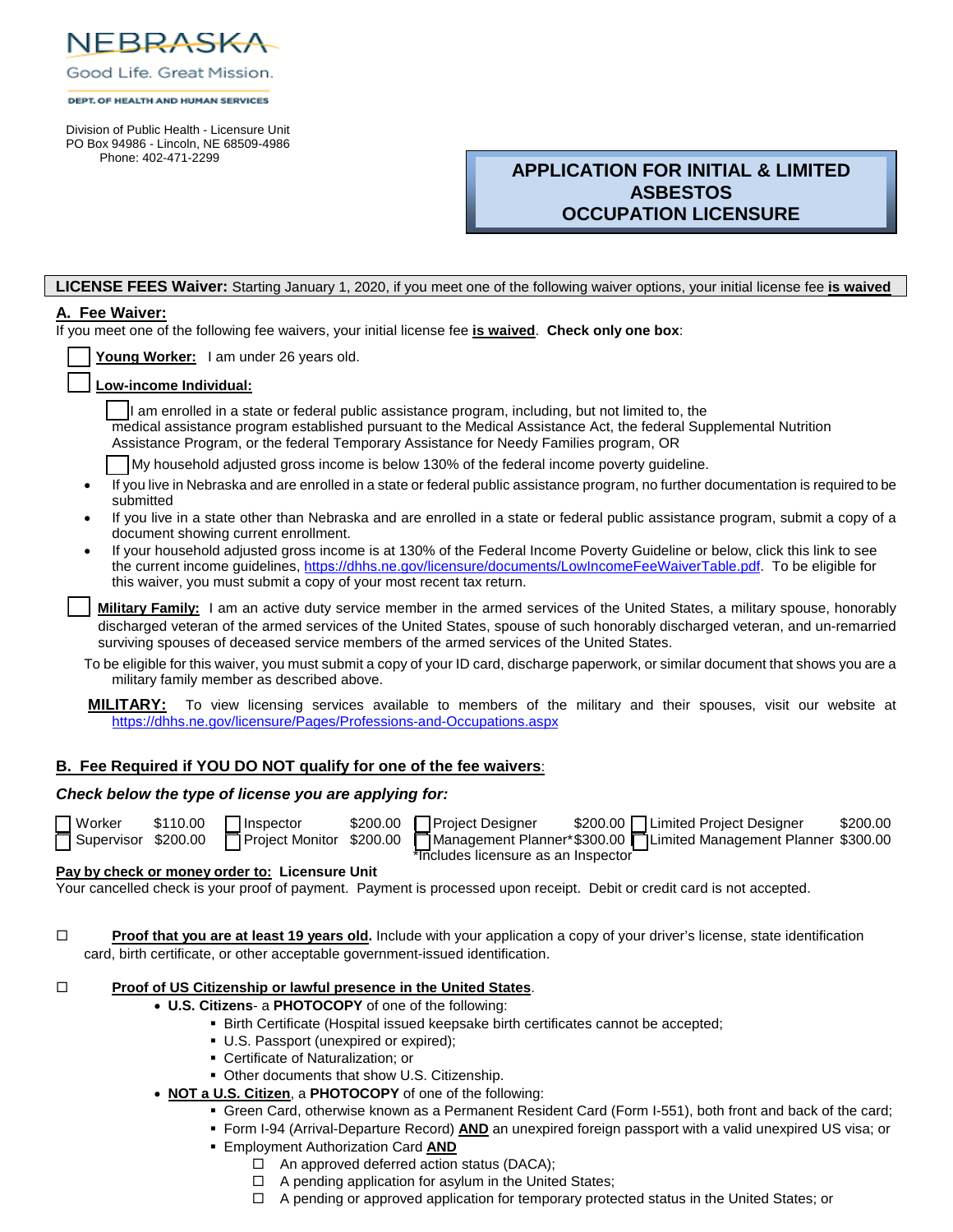- $\Box$  A pending application for adjustment of status to that of an alien lawfully admitted for permanent Residence in the United States or conditional permanent resident status in the United States.
- **Conviction Information:** If you have **EVER** received a ticket from law enforcement or animal control, check the court system to see if the ticket is on your record as a misdemeanor or felony conviction. Speeding tickets are not misdemeanors or felonies. You are required to list ALL convictions (regardless of when they occurred) on the application; you are NOT required to list infractions, diversions or dismissals. Misdemeanor and felony convictions can either be processed through traffic or criminal court, so when you check with the county court/district court, you should ask for both traffic and criminal court misdemeanor/felony convictions.

#### **If you have convictions**, **you must submit:**

(i) A copy of the court record related to all misdemeanor and felony convictions, that includes the statement of charges and final disposition, if the conviction(s) occurred in a state other than Nebraska;

(ii) An explanation of the events leading to the conviction (what, when, where, why) and a summary of actions that the applicant has taken to address the behaviors or actions related to the conviction; and

(iii) A letter from the applicant's probation officer addressing the terms and current status of the probation, if the applicant is currently on probation.

**If you had an alcohol and drug evaluation and/or completed treatment**, to assist the Board and Department in review of any drug and/or alcohol conviction(s), we encourage you to request that the treatment provider submit all evaluations and discharge summaries directly to the Department.

| The following provides SOME examples of convictions; this is NOT a complete list |                                                     |  |
|----------------------------------------------------------------------------------|-----------------------------------------------------|--|
| • MIP/ Tobacco Use by Minor                                                      | • Driving under Suspension / Revocation             |  |
| • DUI / DWI / Open Container                                                     | • License Vehicle without Liability Insurance       |  |
| • Controlled Substance                                                           | • False Information or Reporting                    |  |
| • Shoplifting / Theft / Burglary                                                 | • Reckless Driving / Leave the Scene of an Accident |  |
| • Unauthorized use of a Financial Transaction                                    | • Operator not Carrying License                     |  |
| • Disturbing the Peace                                                           | • Unlawful Display of Plates/Renewal tabs           |  |
| • Assault / Prostitution                                                         | • Park Rule Violation / Curfew Violation            |  |
| • Disorderly Conduct / Disorderly House                                          | • Dog at Large / Fail to Vaccinate Animal           |  |
| • Fail to Appear in Court                                                        | • Littering / Fireworks / Bad Check                 |  |

**NOTE:** If you have **any criminal charges or license disciplinary actions pending that result in a conviction** or license discipline, you are required to report such action to the Investigative Unit **within 30 days of the conviction or disciplinary**  action. Reporting forms can be obtained at the following website: https[://dhhs.ne.gov/Pages/Investigations.aspx](https://dhhs.ne.gov/pages/investigations.aspx) or by phone 402-471-0175.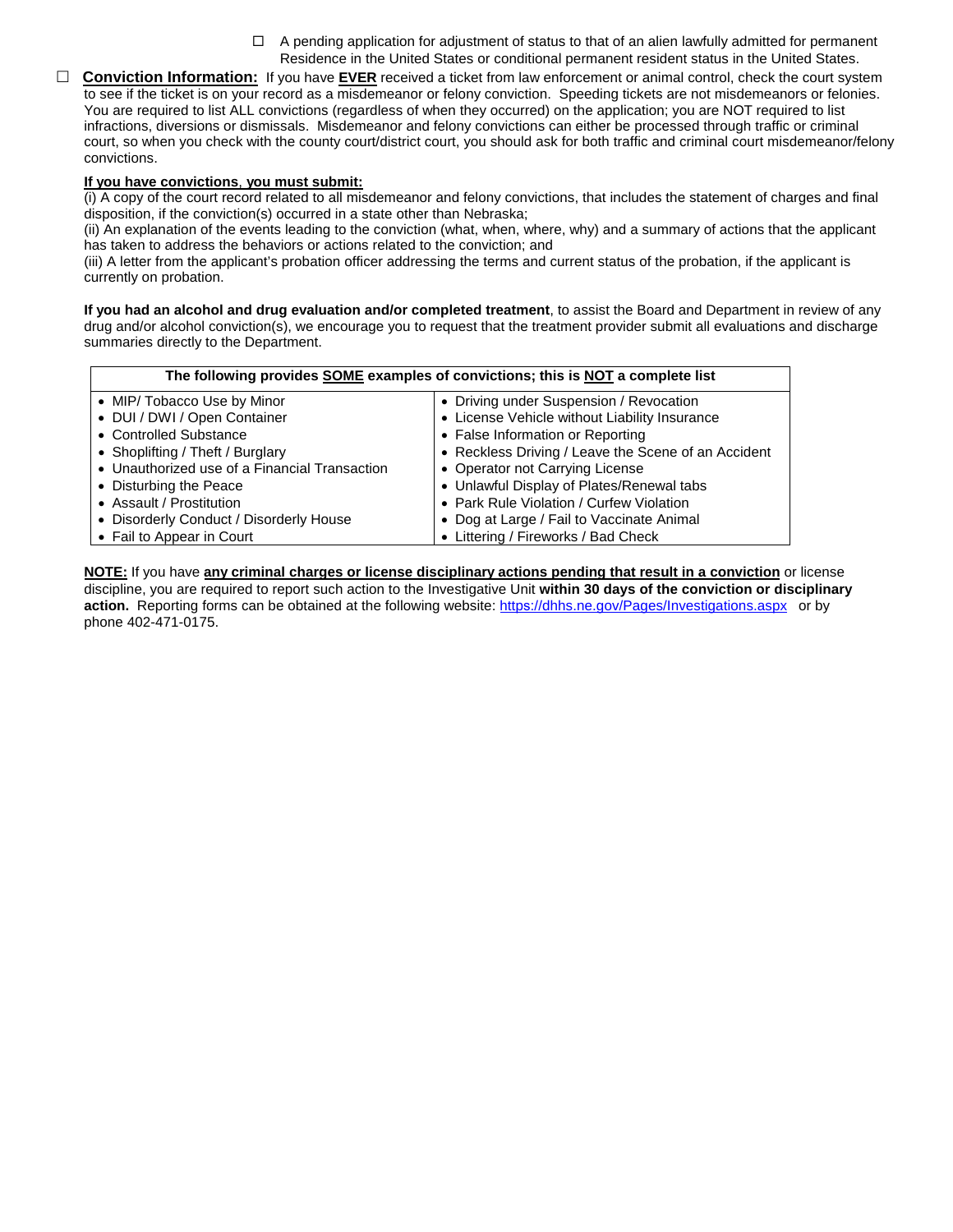|                |                                                                                                                                                                                                                                                                                                                                                                                                                                                                              |                                                                                                                                                                      |                 |            |                  |                                     | This Application Can Be Completed Electronically, but Must Be Printed To Be Signed By the Applicant and the MD or DO                                                                                                                      |  |
|----------------|------------------------------------------------------------------------------------------------------------------------------------------------------------------------------------------------------------------------------------------------------------------------------------------------------------------------------------------------------------------------------------------------------------------------------------------------------------------------------|----------------------------------------------------------------------------------------------------------------------------------------------------------------------|-----------------|------------|------------------|-------------------------------------|-------------------------------------------------------------------------------------------------------------------------------------------------------------------------------------------------------------------------------------------|--|
|                |                                                                                                                                                                                                                                                                                                                                                                                                                                                                              | below. If your address changes, you must advise this office.                                                                                                         |                 |            |                  |                                     | SECTION A - Personal Information - This section is public information and will be displayed on the INTERNET<br>https://www.dhhs.ne.gov/lookup Note: All mailings from this office will be sent to the address you indicate                |  |
|                | Legal                                                                                                                                                                                                                                                                                                                                                                                                                                                                        | First:                                                                                                                                                               |                 | Middle/MI: |                  | Last:                               |                                                                                                                                                                                                                                           |  |
|                | Name                                                                                                                                                                                                                                                                                                                                                                                                                                                                         |                                                                                                                                                                      |                 |            |                  |                                     |                                                                                                                                                                                                                                           |  |
| 1              | Maiden<br>Name                                                                                                                                                                                                                                                                                                                                                                                                                                                               | Name:                                                                                                                                                                |                 |            |                  | Other names you are known as (AKA): |                                                                                                                                                                                                                                           |  |
|                | Present<br>Address                                                                                                                                                                                                                                                                                                                                                                                                                                                           | Street/Box/Route:                                                                                                                                                    |                 |            |                  |                                     |                                                                                                                                                                                                                                           |  |
| $\overline{2}$ |                                                                                                                                                                                                                                                                                                                                                                                                                                                                              | City:                                                                                                                                                                |                 |            | State or County: |                                     | Zip:                                                                                                                                                                                                                                      |  |
|                |                                                                                                                                                                                                                                                                                                                                                                                                                                                                              | Additional Information Requested - This information is not displayed on the internet                                                                                 |                 |            |                  |                                     |                                                                                                                                                                                                                                           |  |
| 3              |                                                                                                                                                                                                                                                                                                                                                                                                                                                                              | Date of Birth - Month/Day/Year:                                                                                                                                      |                 |            |                  |                                     | Place of Birth - City/State or County:                                                                                                                                                                                                    |  |
|                |                                                                                                                                                                                                                                                                                                                                                                                                                                                                              |                                                                                                                                                                      |                 |            |                  |                                     |                                                                                                                                                                                                                                           |  |
|                | Check the<br>appropriate                                                                                                                                                                                                                                                                                                                                                                                                                                                     | Social Security Number (SSN);<br>Alien Registration Number (A#)                                                                                                      |                 |            |                  |                                     | SSN#:                                                                                                                                                                                                                                     |  |
| 4              | box, and<br>provide a<br>number:                                                                                                                                                                                                                                                                                                                                                                                                                                             |                                                                                                                                                                      |                 |            |                  |                                     | A#:                                                                                                                                                                                                                                       |  |
|                |                                                                                                                                                                                                                                                                                                                                                                                                                                                                              |                                                                                                                                                                      |                 |            |                  |                                     | If you have both a SS# and an A# you must report both. Neb. Rev. Stat §38-123 mandates disclosure of your social security                                                                                                                 |  |
|                |                                                                                                                                                                                                                                                                                                                                                                                                                                                                              | purposes and to the Nebraska Department of Revenue.                                                                                                                  |                 |            |                  |                                     | number to DHHS. Although your number is not public information, DHHS may disclose it for child support enforcement                                                                                                                        |  |
| 5              | Phone Number:                                                                                                                                                                                                                                                                                                                                                                                                                                                                |                                                                                                                                                                      | E-Mail Address: |            |                  | Present Employer:                   |                                                                                                                                                                                                                                           |  |
| 6              |                                                                                                                                                                                                                                                                                                                                                                                                                                                                              | Employer's Phone Number:                                                                                                                                             | Fax Number:     |            |                  |                                     | Employer's Address - City/State/Zip Code:                                                                                                                                                                                                 |  |
| 7              |                                                                                                                                                                                                                                                                                                                                                                                                                                                                              | Please indicate where you would like your renewal sent:                                                                                                              |                 |            |                  | Home                                | Employer                                                                                                                                                                                                                                  |  |
|                |                                                                                                                                                                                                                                                                                                                                                                                                                                                                              | * phone number and e-mail is optional, but providing this information will speed up communication with you                                                           |                 |            |                  |                                     |                                                                                                                                                                                                                                           |  |
| 8              | Have you ever been denied the right to take a license examination in any State?<br><b>No</b><br>Yes<br>If yes, explain:                                                                                                                                                                                                                                                                                                                                                      |                                                                                                                                                                      |                 |            |                  |                                     |                                                                                                                                                                                                                                           |  |
|                |                                                                                                                                                                                                                                                                                                                                                                                                                                                                              |                                                                                                                                                                      |                 |            |                  |                                     | An individual who practices prior to issuance of a license is subject to assessment of an administrative penalty in                                                                                                                       |  |
|                |                                                                                                                                                                                                                                                                                                                                                                                                                                                                              |                                                                                                                                                                      |                 |            |                  |                                     | the amount of \$10.00 per day, not to exceed a total of \$1,000 as provided in the statutes and regulations governing                                                                                                                     |  |
|                | the credential.                                                                                                                                                                                                                                                                                                                                                                                                                                                              |                                                                                                                                                                      |                 |            |                  |                                     |                                                                                                                                                                                                                                           |  |
|                |                                                                                                                                                                                                                                                                                                                                                                                                                                                                              | before submitting this application.                                                                                                                                  |                 |            |                  |                                     | Til have not practiced in the asbestos occupation that I am CURRENTLY applying for in Nebraska                                                                                                                                            |  |
|                | Check the                                                                                                                                                                                                                                                                                                                                                                                                                                                                    |                                                                                                                                                                      |                 |            |                  |                                     |                                                                                                                                                                                                                                           |  |
| 9              | appropriate<br>box:                                                                                                                                                                                                                                                                                                                                                                                                                                                          | before submitting this application.                                                                                                                                  |                 |            |                  |                                     | I have practiced in the asbestos occupation that I am CURRENTLY applying for in Nebraska                                                                                                                                                  |  |
|                |                                                                                                                                                                                                                                                                                                                                                                                                                                                                              |                                                                                                                                                                      |                 |            |                  |                                     |                                                                                                                                                                                                                                           |  |
|                |                                                                                                                                                                                                                                                                                                                                                                                                                                                                              | <b>SECTION B - Submission Requirements</b>                                                                                                                           |                 |            |                  |                                     |                                                                                                                                                                                                                                           |  |
|                |                                                                                                                                                                                                                                                                                                                                                                                                                                                                              |                                                                                                                                                                      |                 |            |                  |                                     |                                                                                                                                                                                                                                           |  |
| $\mathbf{1}$   | All applicants must have taken a Department or EPA approved training in the appropriate occupation within the<br>preceding 12 months and passed with at least a 70% or have successfully completed approved annual review training<br>since initial training. Once licensed, an individual, must successfully complete approved annual review courses as<br>required by 178 NAC 22-008.07 to remain current in training requirements throughout the term of his/her license. |                                                                                                                                                                      |                 |            |                  |                                     |                                                                                                                                                                                                                                           |  |
|                |                                                                                                                                                                                                                                                                                                                                                                                                                                                                              |                                                                                                                                                                      |                 |            |                  |                                     | Note: An individual who fails to complete a review course for a period of one year or longer from the expiration                                                                                                                          |  |
| $\overline{2}$ |                                                                                                                                                                                                                                                                                                                                                                                                                                                                              | date of any previous course must retake the initial training course.<br>This application is based on: $\Box$ Nebraska-approved training $\Box$ EPA-approved training |                 |            |                  |                                     |                                                                                                                                                                                                                                           |  |
|                |                                                                                                                                                                                                                                                                                                                                                                                                                                                                              |                                                                                                                                                                      |                 |            |                  |                                     | All applicants must have taken Nebraska Law, Rules and Regulations training as a separate course or in conjunction                                                                                                                        |  |
|                |                                                                                                                                                                                                                                                                                                                                                                                                                                                                              |                                                                                                                                                                      |                 |            |                  |                                     | with training in the appropriate occupation within the preceding 12 months and passed with at least a 70%. Once                                                                                                                           |  |
| 3              |                                                                                                                                                                                                                                                                                                                                                                                                                                                                              | 008.08 to remain current in training requirements throughout the term of his/her license.                                                                            |                 |            |                  |                                     | licensed, an individual must successfully complete approved annual review courses as required by 178 NAC 22-                                                                                                                              |  |
|                |                                                                                                                                                                                                                                                                                                                                                                                                                                                                              |                                                                                                                                                                      |                 |            |                  |                                     | All applicants must attach ORIGINAL initial and subsequent refresher certificates of asbestos training and Nebraska                                                                                                                       |  |
| $\overline{4}$ |                                                                                                                                                                                                                                                                                                                                                                                                                                                                              |                                                                                                                                                                      |                 |            |                  |                                     | Law, Rules and Regulations training. The certificates must indicate name and address of training course provider. If<br>the address is not listed, the applicant may write in the address of the training course provider. Note: Training |  |
|                | certificates will be returned.                                                                                                                                                                                                                                                                                                                                                                                                                                               |                                                                                                                                                                      |                 |            |                  |                                     |                                                                                                                                                                                                                                           |  |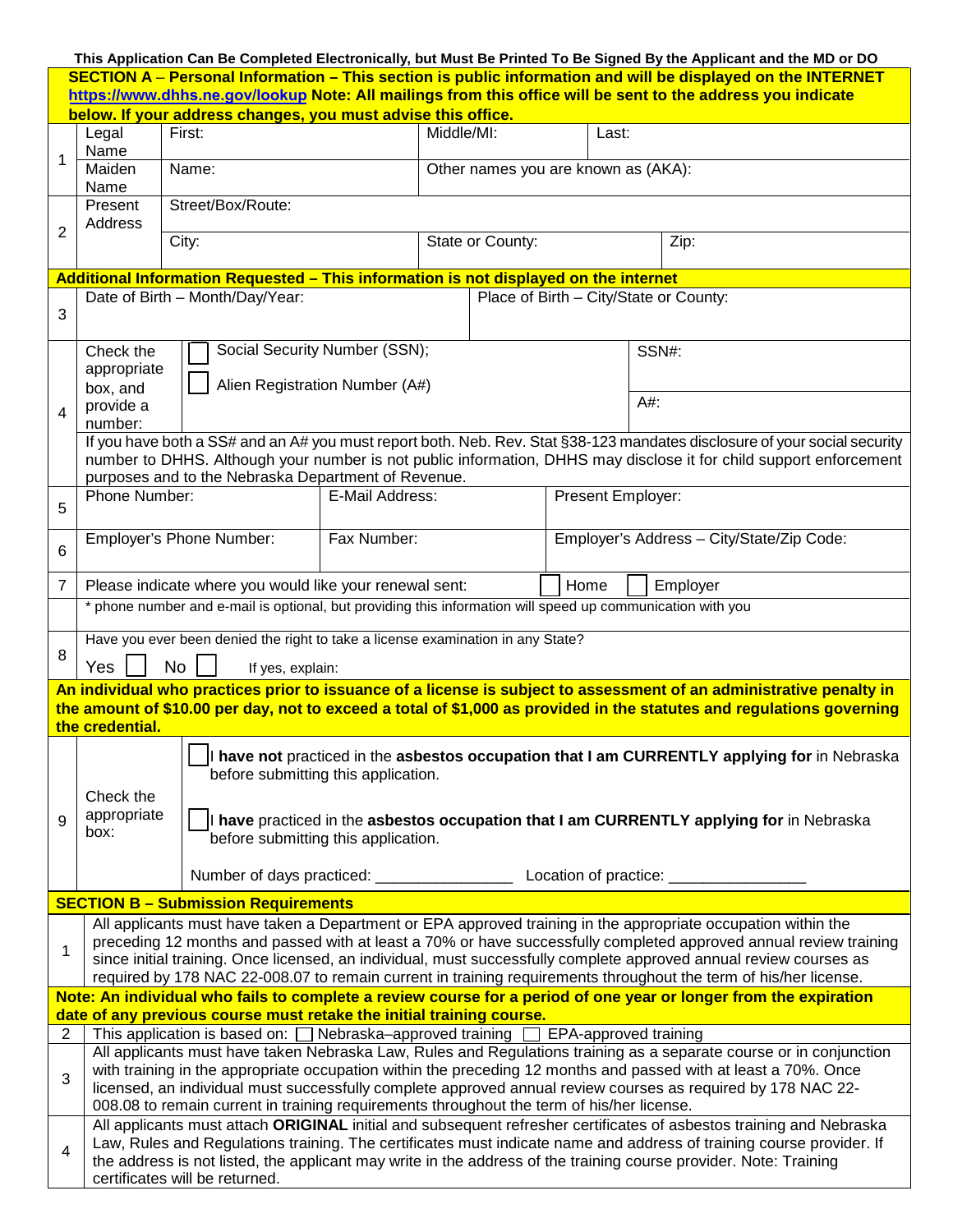| 5 | Name and address of Training Provider:                                                                                                                                                                                                                                                                                                                                                                                                                                                                               |
|---|----------------------------------------------------------------------------------------------------------------------------------------------------------------------------------------------------------------------------------------------------------------------------------------------------------------------------------------------------------------------------------------------------------------------------------------------------------------------------------------------------------------------|
| 6 | All applicants other than an asbestos limited project designer or limited asbestos management planner must obtain a<br>physical examination and physician statement that the licensee is physically capable of working while wearing a<br>respirator within the preceding 12 months. Once licensed, an individual must have an annual physical examination<br>and physician statement as required by 178 NAC 22-004.02A, item 4 to remain current in medical requirements<br>throughout the term of his/her license. |
|   | All applicants must attach the ORIGINAL completed Physician's Certification with an original signature of the<br>physician (MD or DO). No copies of the signature will be accepted; Form 4 is included below.                                                                                                                                                                                                                                                                                                        |
|   | Information Relating to Military Education, Training, or Service:                                                                                                                                                                                                                                                                                                                                                                                                                                                    |
|   | If you have completed education, training, or service that you believe is substantially similar to the education or training required for this                                                                                                                                                                                                                                                                                                                                                                       |
|   | credential while you were a member of the armed forces of the United States, active or reserve, the National Guard of any state, the                                                                                                                                                                                                                                                                                                                                                                                 |
|   | military reserves of any state, or the naval militia of any state, you may submit such evidence with your application for review.                                                                                                                                                                                                                                                                                                                                                                                    |
|   | The following questions relate to a credential that you hold, or have held, in health services, health-related services,                                                                                                                                                                                                                                                                                                                                                                                             |
|   | or environmental services in Nebraska or another jurisdiction.                                                                                                                                                                                                                                                                                                                                                                                                                                                       |
|   | $M_{\text{max}}$ and $M_{\text{max}}$                                                                                                                                                                                                                                                                                                                                                                                                                                                                                |

|   |                                                                                                                          | Yes | No. |                                                                                                      |                 |                                      |
|---|--------------------------------------------------------------------------------------------------------------------------|-----|-----|------------------------------------------------------------------------------------------------------|-----------------|--------------------------------------|
|   | Are you credentialed<br>in any state?                                                                                    |     |     | If yes, what State(s) are you<br>credentialed in?                                                    |                 | What type of credential do you hold? |
|   |                                                                                                                          |     |     |                                                                                                      |                 |                                      |
| 2 | Has your credential<br>ever been denied,<br>refused renewal,<br>limited, suspended,                                      |     |     | Type of credential action:                                                                           | Date of action: | Name of entity taking<br>action:     |
|   |                                                                                                                          |     |     |                                                                                                      |                 |                                      |
|   | revoked, or had other                                                                                                    |     |     |                                                                                                      |                 |                                      |
|   | disciplinary measures<br>taken against it?                                                                               |     |     |                                                                                                      |                 |                                      |
| 3 | Have you had any disciplinary action(s) taken against your credential in the State of Nebraska?<br>No<br>Yes             |     |     |                                                                                                      |                 |                                      |
| 4 | Have you practiced your profession after the expiration of your credential, training, or physical?<br>No<br>Yes          |     |     |                                                                                                      |                 |                                      |
| 5 | Have you permitted, aided, or abetted the practice of any profession by a person not credentialed to do so?<br>No<br>Yes |     |     |                                                                                                      |                 |                                      |
|   |                                                                                                                          |     |     | If you answered yes to questions 2-6, you must send the following documents directly to this office: |                 |                                      |

• Certification of your credential in another state

• Official documents from the State in which the disciplinary action was taken

### **SECTION C- Conviction Information**

Failure to list any conviction(s) or disciplinary action(s), regardless of when the action occurred, could result in disciplinary action.

**CONVICTION INFORMATION: You must list ALL** misdemeanor or felony convictions (regardless of when they occurred).

| Have you <b>EVER</b> been<br>convicted of a<br>misdemeanor or felony? | Name of Conviction | Date of Action | Name of Court Taking<br>Action |
|-----------------------------------------------------------------------|--------------------|----------------|--------------------------------|
| Yes[<br>No [                                                          |                    |                |                                |
|                                                                       |                    |                |                                |
|                                                                       |                    |                |                                |
|                                                                       |                    |                |                                |
|                                                                       |                    |                |                                |
|                                                                       |                    |                |                                |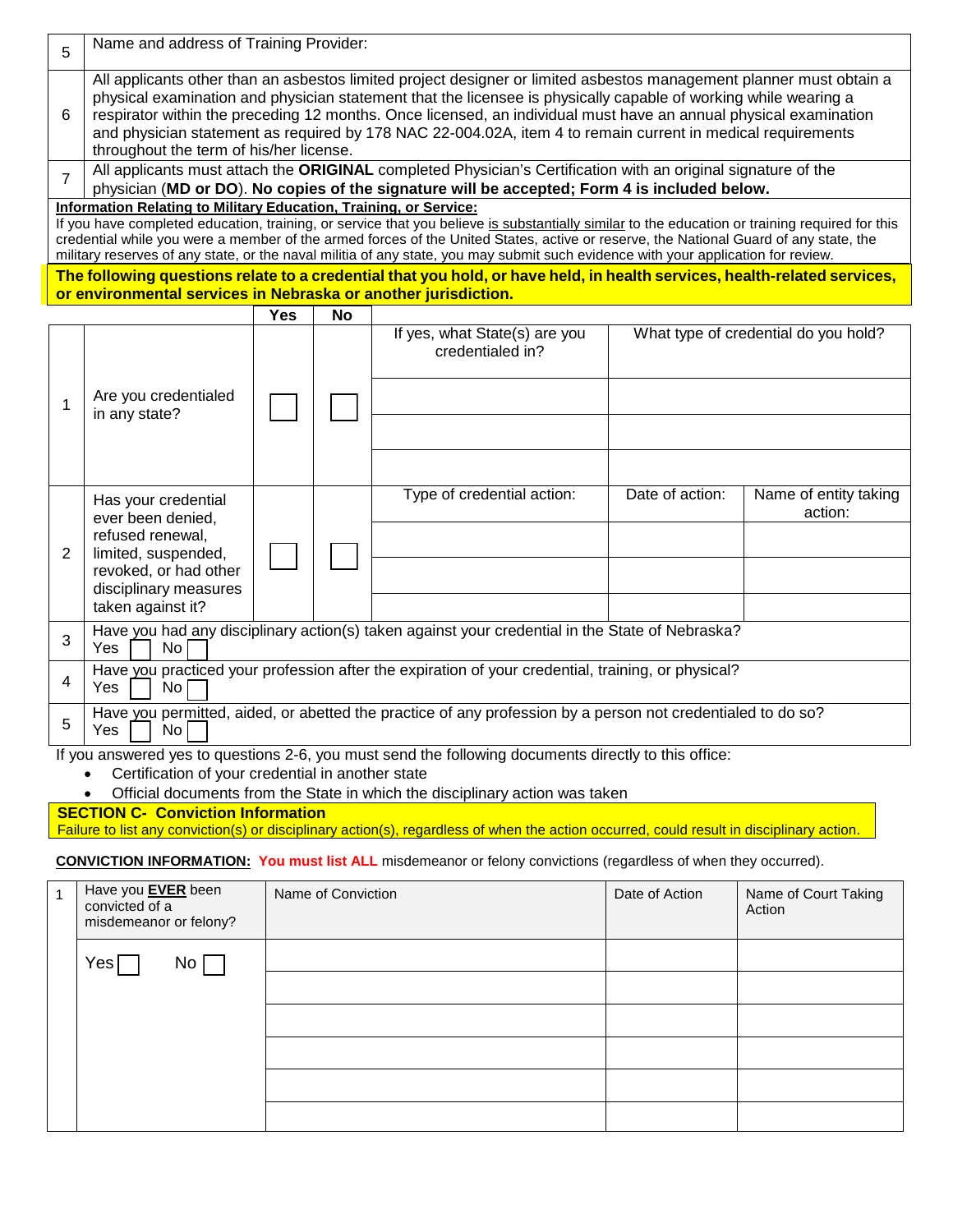| The following provides SOME examples of convictions; this is NOT a complete list |                                               |  |
|----------------------------------------------------------------------------------|-----------------------------------------------|--|
| • MIP/ Tobacco Use by Minor                                                      | • Driving under Suspension / Revocation       |  |
| $\bullet$ DUI/DWI                                                                | • License Vehicle without Liability Insurance |  |
| • Controlled Substance                                                           | • Fail to Appear in Court                     |  |
| • Open Container                                                                 | • False Information or Reporting              |  |
| • Shoplifting / Theft / Burglary                                                 | • Leave the Scene of an Accident              |  |
| • Unauthorized use of a Financial Transaction                                    | • Operator not Carrying License               |  |
| • Disturbing the Peace                                                           | • Unlawful Display of Plates/Renewal tabs     |  |
| • Assault / Prostitution                                                         | • Park Rule Violation / Curfew Violation      |  |
| • Disorderly Conduct / Disorderly House                                          | • Dog at Large / Fail to Vaccinate Animal     |  |
| • Reckless Driving                                                               | • Littering / Fireworks / Bad Check           |  |

| Attestation: For the purpose of complying with Neb. Rev. Stat. §§4-108 through 4-114 and 38-129 (check ONE of the boxesbelow):                                                                                                                                       |  |  |  |  |
|----------------------------------------------------------------------------------------------------------------------------------------------------------------------------------------------------------------------------------------------------------------------|--|--|--|--|
| l attest that:                                                                                                                                                                                                                                                       |  |  |  |  |
| am a citizen of the United States; OR                                                                                                                                                                                                                                |  |  |  |  |
| I am NOT a citizen of the United States. I am a qualified alien under the Federal Immigration and Nationality Act or a non-<br>immigrant lawfully present in the United States, with documentation such as a permanent resident card, I-94 document, asylum,<br>etc. |  |  |  |  |
| I am <b>NOT</b> a citizen of the United States. I have an unexpired Employment Authorization Document (EAD) and documentation<br>listed under the Federal REAL ID act, such as DACA, pending asylum, pending refugee, etc. OR                                        |  |  |  |  |
| am NOT a citizen of the United States, a nonimmigrant, nor a qualified alien under the Federal Immigration and Nationality Act.                                                                                                                                      |  |  |  |  |
| I further attest that:                                                                                                                                                                                                                                               |  |  |  |  |
| I have read the renewal application or have had the application read to me; and<br>1.<br>I am of good character and all statements on this application are true and complete.<br>2.                                                                                  |  |  |  |  |
| Print Name:                                                                                                                                                                                                                                                          |  |  |  |  |
| Signature:<br>Date:                                                                                                                                                                                                                                                  |  |  |  |  |

**MILITARY:** To view licensing services available to members of the military and their spouses, visit our website at https[://dhhs.ne.gov/licensure/Pages/Professions-and-Occupations.aspx](https://dhhs.ne.gov/licensure/pages/professions-and-occupations.aspx)

**NON-ENGLISH DOCUMENTS.** Any documents written in a language other than English must translated into the English language. You must submit a copy of the original document and the translated document. The translation must be an original document and contain the notarized or equivalent signature of the translator. An individual may not translate his/her own documents.

# **We do not print and mail a license card. To print a copy of your license visit the following website: https[://dhhs.ne.gov/lookup](https://dhhs.ne.gov/lookup)**